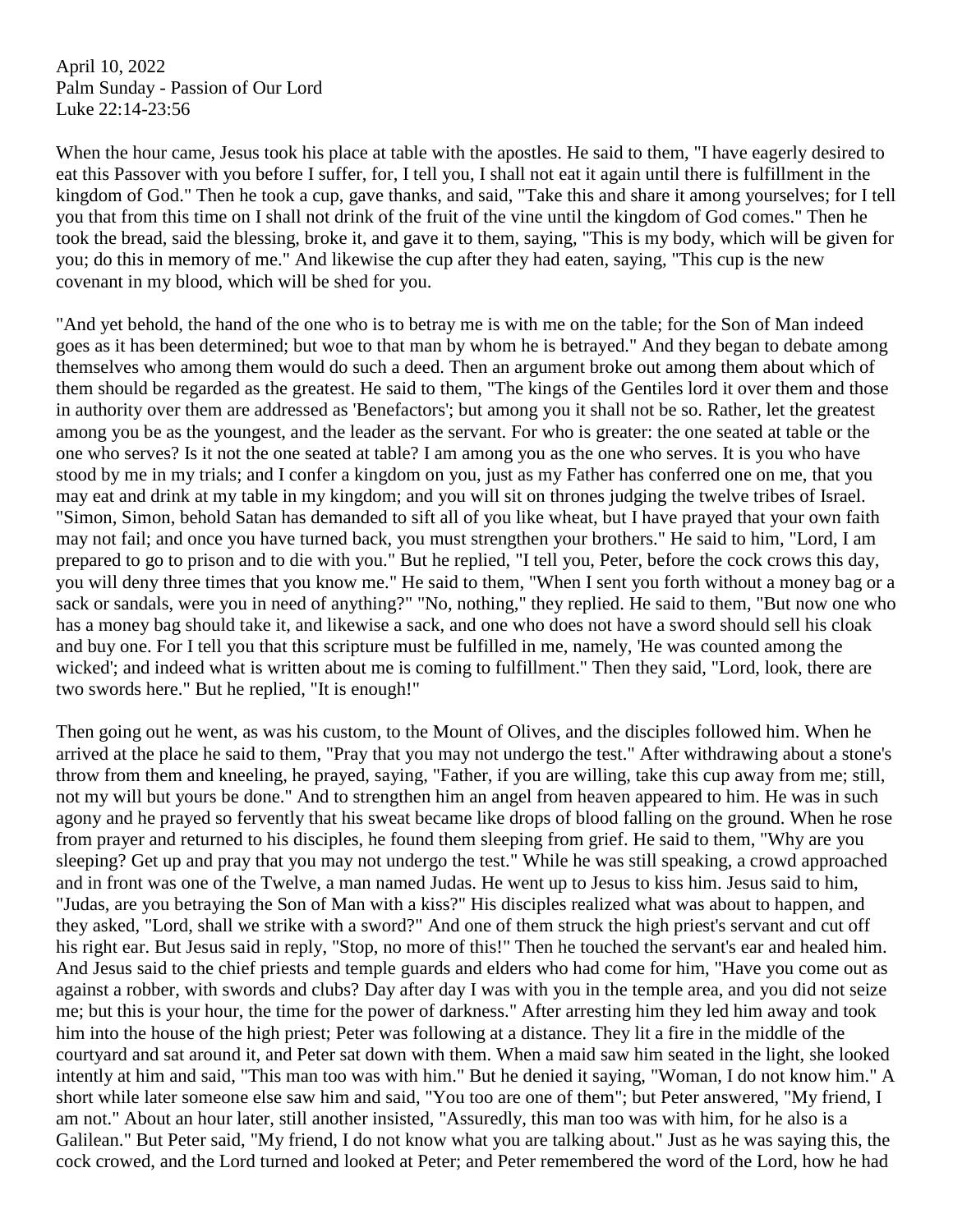said to him, "Before the cock crows today, you will deny me three times." He went out and began to weep bitterly. The men who held Jesus in custody were ridiculing and beating him. They blindfolded him and questioned him, saying, "Prophesy! Who is it that struck you?" And they reviled him in saying many other things against him.

When day came the council of elders of the people met, both chief priests and scribes, and they brought him before their Sanhedrin. They said, "If you are the Messiah, tell us," But he replied to them, "If I tell you, you will not believe, and if I question, you will not respond. But from this time on the Son of Man will be seated at the right hand of the power of God." They all asked, "Are you then the Son of God?" He replied to them, "You say that I am." Then they said, "What further need have we for testimony? We have heard it from his own mouth." Then the whole assembly of them arose and brought him before Pilate They brought charges against him, saying, "We found this man misleading our people; he opposes the payment of taxes to Caesar and maintains that he is the Messiah, a king." Pilate asked him, "Are you the king of the Jews?" He said to him in reply, "You say so." Pilate then addressed the chief priests and the crowds, "I find this man not guilty." But they were adamant and said; "He is inciting the people with his teaching throughout all Judea, from Galilee where he began even to here." On hearing this Pilate asked if the man was a Galilean; and upon learning that he was under Herod's jurisdiction, he sent him to Herod who was in Jerusalem at that time. Herod was very glad to see Jesus; he had been wanting to see him for a long time, for he had heard about him and had been hoping to see him perform some sign. He questioned him at length, but he gave him no answer. The chief priests and scribes, meanwhile, stood by accusing him harshly. Even Herod and his soldiers treated him contemptuously and mocked him, and after clothing him in resplendent garb, he sent him back to Pilate. Herod and Pilate became friends that very day, even though they had been enemies formerly. Pilate then summoned the chief priests, the rulers, and the people and said to them, "You brought this man to me and accused him of inciting the people to revolt. I have conducted my investigation in your presence and have not found this man guilty of the charges you have brought against him, nor did Herod, for he sent him back to us. So no capital crime has been committed by him. Therefore I shall have him flogged and then release him." But all together they shouted out, "Away with this man! Release Barabbas to us." (Now Barabbas had been imprisoned for a rebellion that had taken place in the city and for murder.) Again Pilate addressed them, still wishing to release Jesus, but they continued their shouting, "Crucify him! Crucify him!" Pilate addressed them a third time, "What evil has this man done? I found him guilty of no capital crime. Therefore I shall have him flogged and then release him." With loud shouts, however, they persisted in calling for his crucifixion, and their voices prevailed. The verdict of Pilate was that their demand should be granted. So he released the man who had been imprisoned for rebellion and murder, for whom they asked, and he handed Jesus over to them to deal with as they wished.

As they led him away they took hold of a certain Simon, a Cyrenian, who was coming in from the country; and after laying the cross on him, they made him carry it behind Jesus. A large crowd of people followed Jesus, including many women who mourned and lamented him. Jesus turned to them and said, "Daughters of Jerusalem, do not weep for me; weep instead for yourselves and for your children, for indeed, the days are coming when people will say, 'Blessed are the barren, the wombs that never bore and the breasts that never nursed.' At that time people will say to the mountains, 'Fall upon us!' and to the hills, 'Cover us!' for if these things are done when the wood is green what will happen when it is dry?" Now two others, both criminals, were led away with him to be executed. When they came to the place called the Skull, they crucified him and the criminals there, one on his right, the other on his left. Then Jesus said, "Father, forgive them, they know not what they do." They divided his garments by casting lots. The people stood by and watched; the rulers, meanwhile, sneered at him and said, "He saved others, let him save himself if he is the chosen one, the Messiah of God." Even the soldiers jeered at him. As they approached to offer him wine they called out, "If you are King of the Jews, save yourself." Above him there was an inscription that read, "This is the King of the Jews." Now one of the criminals hanging there reviled Jesus, saying, "Are you not the Messiah? Save yourself and us." The other, however, rebuking him, said in reply, "Have you no fear of God, for you are subject to the same condemnation? And indeed, we have been condemned justly, for the sentence we received corresponds to our crimes, but this man has done nothing criminal." Then he said, "Jesus, remember me when you come into your kingdom." He replied to him, "Amen, I say to you, today you will be with me in Paradise."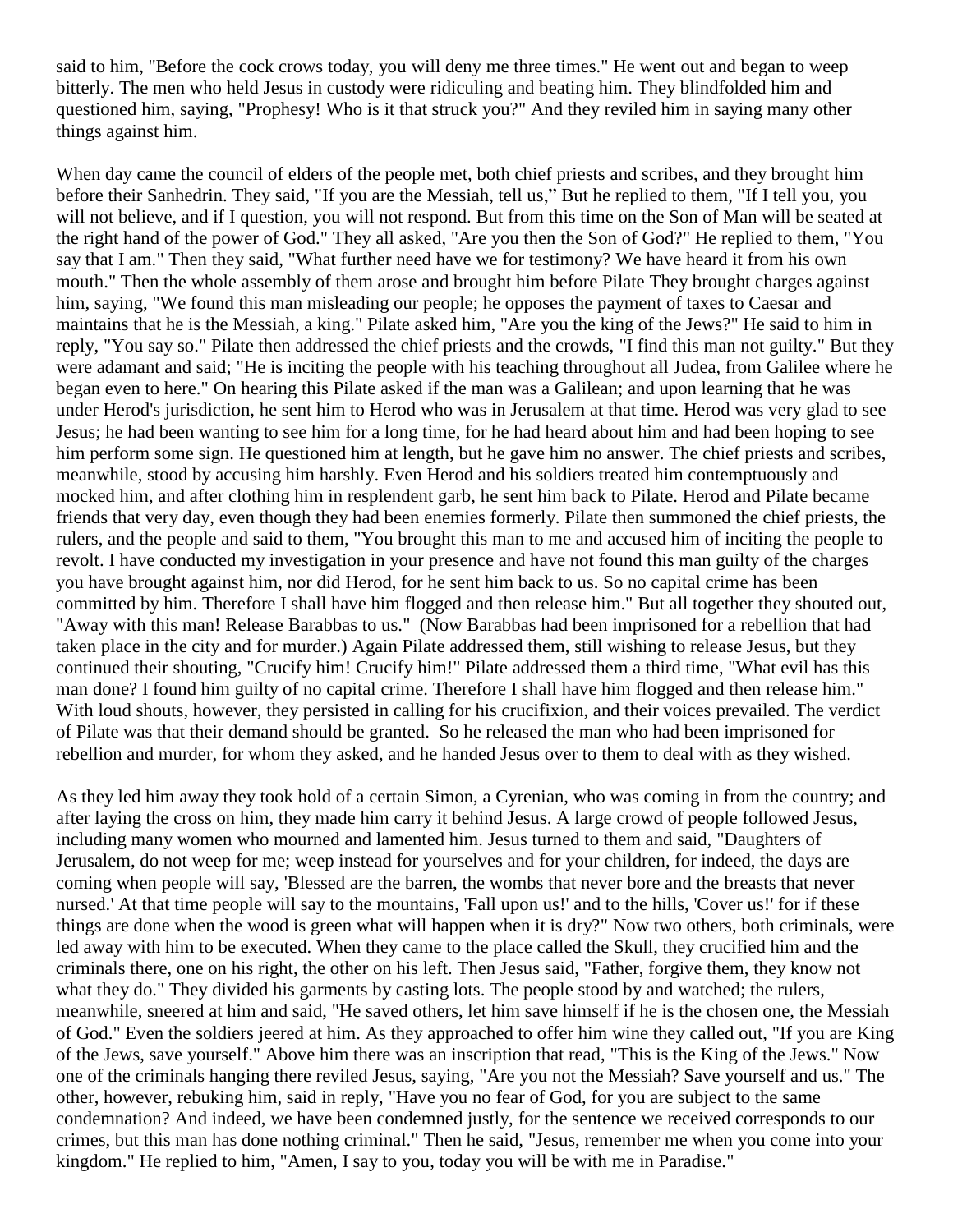It was now about noon and darkness came over the whole land until three in the afternoon because of an eclipse of the sun. Then the veil of the temple was torn down the middle. Jesus cried out in a loud voice, "Father, into your hands I commend my spirit"; and when he had said this he breathed his last. The centurion who witnessed what had happened glorified God and said, "This man was innocent beyond doubt." When all the people who had gathered for this spectacle saw what had happened, they returned home beating their breasts; but all his acquaintances stood at a distance, including the women who had followed him from Galilee and saw these events. Now there was a virtuous and righteous man named Joseph who, though he was a member of the council, had not consented to their plan of action. He came from the Jewish town of Arimathea and was awaiting the kingdom of God. He went to Pilate and asked for the body of Jesus. After he had taken the body down, he wrapped it in a linen cloth and laid him in a rock-hewn tomb in which no one had yet been buried. It was the day of preparation, and the sabbath was about to begin. The women who had come from Galilee with him followed behind, and when they had seen the tomb and the way in which his body was laid in it, they returned and prepared spices and perfumed oils. Then they rested on the Sabbath according to the commandment.

### **Background:**

Luke presents a consistent image of Jesus. The qualities that Jesus has exhibited throughout his life are the same qualities with which Jesus moves toward his death. In the second verse of the text, Jesus tells those who have gathered for this last meal together that he has eagerly desired to eat this meal with them. But this is no ideal model of a final banquet. In the course of the meal, those gathered argued about who was the greatest, and Judas' betrayal and Peter's denial were predicted. From the beginning, Luke portrays Jesus as one who accepts the human imperfections and weaknesses of even his closest followers. On the Mount of Olives, Luke portrays Jesus as one who briefly wrestles with what lies before him, but then quickly accepts the will of his Father. Jesus' closest disciples are unable to endure in faith, and they betray him. Their behavior indicates that they have not internalized Jesus' preaching, and, as predicted, Peter denies his relationship with Jesus.

The one who will judge heaven and earth is led before the high priest, the Sanhedrin, Pilate, and Herod. Jesus seems to accept their authority. They bring charges against him that include being a revolutionary, forbidding the paying of taxes to Caesar, claiming to be king, and claiming to be the Christ and the Son of God. In the process of being questioned about these charges, he is also ridiculed, mocked, beaten, and flogged three different times. The crowds that greeted him and praised God as he entered Jerusalem now turn on him with anger and condemnation. Throughout, Jesus conducts himself with a sense of dignity and control. As he is being led to his crucifixion, Jesus ministers to women of Jerusalem, and his last spoken words are for forgiveness and hope to a criminal.

When Jesus finally hands over his spirit to his Father, the centurion who has witnessed what happened declares, "This man was innocent beyond a doubt." (Luke 23:47) Throughout his narrative, Luke reminds his audience of Jesus' innocence. Three times Pilate states that he does not find Jesus guilty of the charges. "Pilate then addressed the chief priests and the crowds, 'I find this man not guilty.' … Pilate then summoned the chief priests, the rulers, and the people and said to them, 'you brought this man to me and accused him of inciting the people to revolt. I have conducted my investigation in your presence and have not found this man guilty of the charges you have brought against him, nor did Herod, for he sent him back to us. So no capital crime has been committed by him'. … Pilate addressed them a third time, 'what evil has this man done? I found him guilty of no capital crime...' (Luke 23:4, 13-15, 22) One of those crucified with Jesus says to his companion, "we have been condemned justly, for the sentence we received corresponds to our crimes, but this man has done nothing criminal." (Luke 23:41) Jesus' prayer to His Father, that those who are crucifying Him be forgiven, is also a testament of Jesus' innocence. (Luke 23:34) These reminders throughout the passion lead the reader to feel the truth of the centurion's statement as Jesus gives up his life and darkness comes over the land. "This man was innocent beyond doubt." (Luke 23:47b)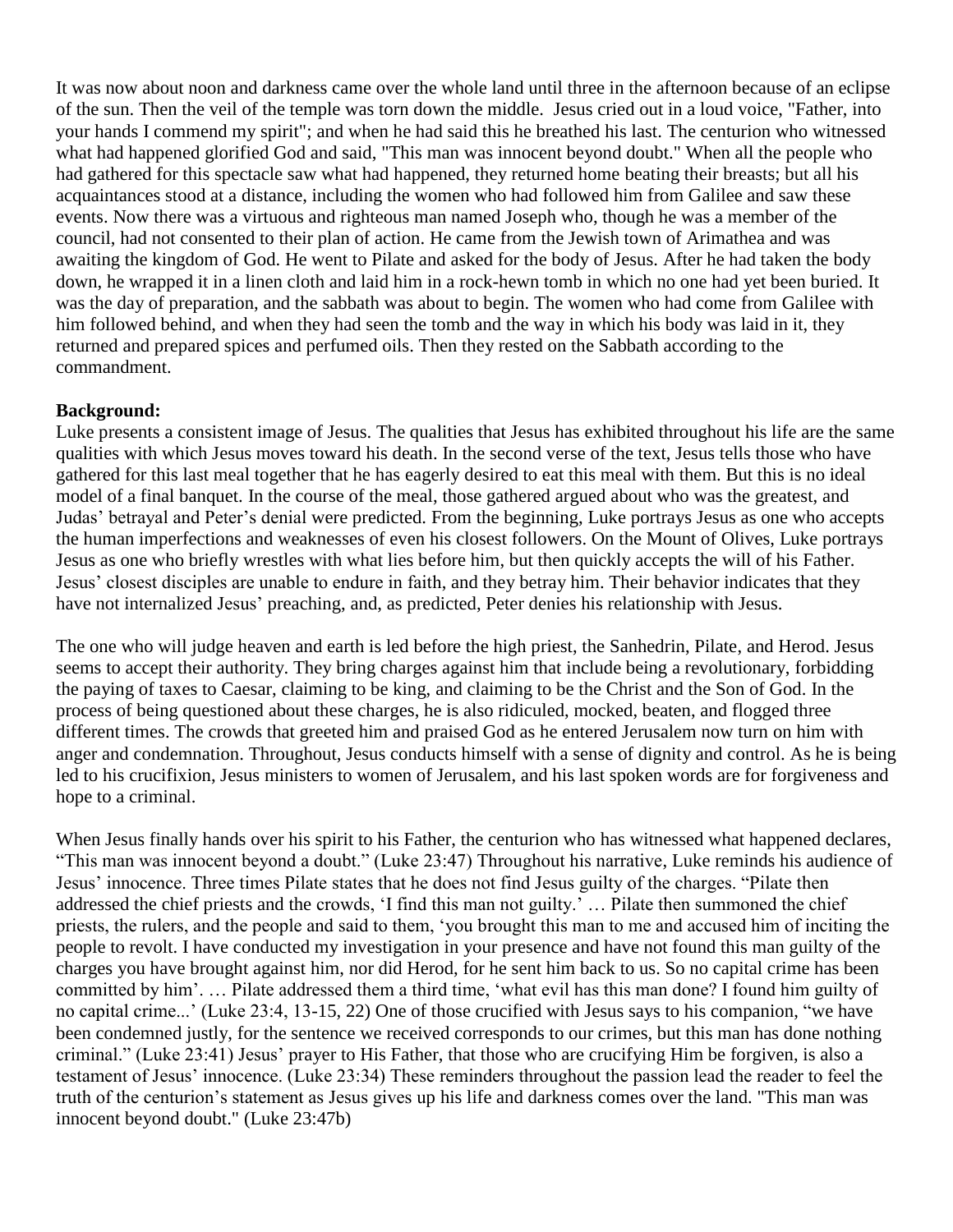Some may find the notion disturbing that Luke presents Jesus in the passion as accepting the will of his Father. In the culture of the day, an essential role of a father was to discipline his son, so that he would be able to deal with the difficulties of life as protector and provider of the family, in a harsh environment and society. The discipline a father inflicted on his sons was both physical and social. The gospels reflect the value of the culture in which they were written. In that culture, Jesus endures the harshest discipline imaginable and remains faithful to his Father, to his disciples, and to his mission. He is a faithful son of God.

### **Reflection Questions:**

- 1. Did you have people in your life who knew how impose a sense of discipline well? Did it change at different periods of your life?
- 2. Do you recall periods of significant struggle? How have those periods impacted you now?
- 3. Are there places in this gospel where you found yourself more emotionally involved? What were some of the emotions you were feeling as this text unfolded? Was there one section that was particularly difficult?
- 4. What happens within you when you hear Jesus say, "I have eagerly desired to eat this Passover with you before I suffer?"
- 5. What happens within you when you hear Peter repeatedly deny Jesus: "Woman, I do not know him." "My friend, I do not know what you are talking about"?
- 6. Finally, what happens within you as you hear Jesus say, "Father, into your hands I commend my spirit?"
- 7. Can you take some time to talk with God openly and honestly about your experience of praying with this gospel?

The gospel background and reflection questions are written by Fr. Paul Gallagher, OFM. They are edited by Sister Anne Marie Lom, OSF and Joe Thiel. The excerpts from the Sunday readings are prepared by Joe Thiel. To be added to the distribution list, send your name and email address to [annemarie.lom@gmail.com](mailto:annemarie.lom@gmail.com)

Our Gospel Reflections are hosted by the Franciscan Sisters of Christian Charity. Their homepage is [https://fscc-calledtobe.org/.](https://fscc-calledtobe.org/) One link there is labeled Franciscan Gospel Reflections. A click on the icon will take you to the Gospel reflections for the upcoming Sunday. By following this link, you will be able to blog or comment on the reflection questions. The material will be posted on Fridays and will be available until the following Friday when the new material is posted.

Excerpts from the Lectionary for Mass for Use in the Dioceses of the United States of America, second typical edition © 2001, 1998, 1997, 1986, 1970 Confraternity of Christian Doctrine, Inc., Washington, DC. Used with permission. All rights reserved. No portion of this text may be reproduced by any means without permission in writing from the copyright owner.

*Please include this information when printing or forwarding.*

# **Excerpts from the readings for April 10, 2022, Palm Sunday of the Lord's Passion**

At The Procession With Palms —

Jesus proceeded on his journey up to Jerusalem. As he drew near to Bethphage and Bethany at the place called the Mount of Olives, he sent two of his disciples. He said, "Go into the village opposite you, and as you enter it you will find a colt tethered. Untie it and bring it here. And if anyone should ask you, 'Why are you untying it?' you will answer, 'The Master has need of it.'" So those who had been sent went off and found everything just as he had told them. So they brought the colt to Jesus, threw their cloaks over it, and helped Jesus to mount. As he rode along, the people were spreading their cloaks on the road; the multitude of his disciples began to praise God aloud with joy for all the mighty deeds they had seen.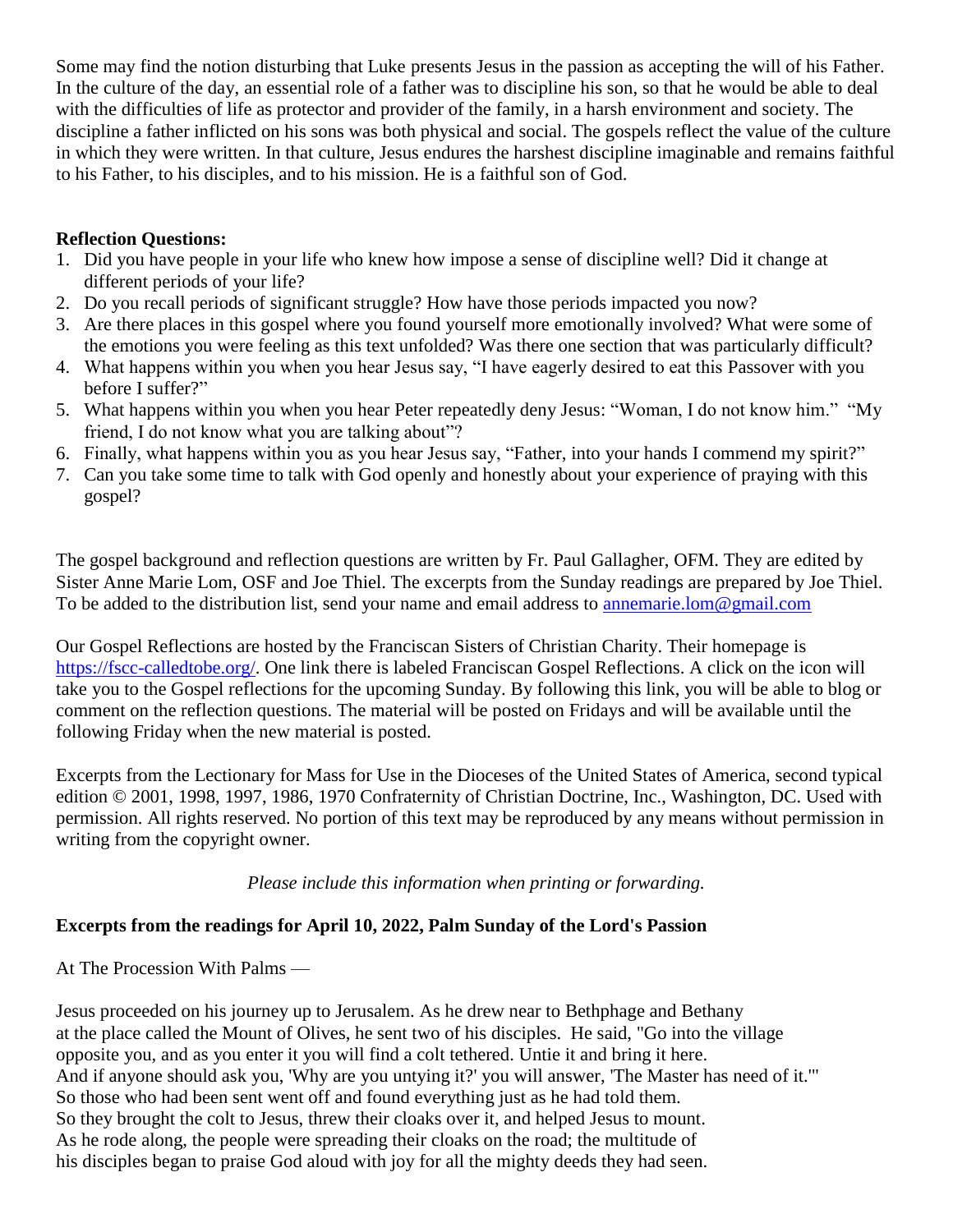They proclaimed: "Blessed is the king who comes in the name of the Lord. Peace in heaven and glory in the highest." Some Pharisees said to him, "Teacher, rebuke your disciples." He said in reply, "I tell you, if they keep silent, the stones will cry out!"

At The Mass —

The Lord God has given me a well-trained tongue, that I might know how to speak to the weary a word that will rouse them. Morning after morning he opens my ear that I may hear; and I have not rebelled, have not turned back. I gave my back to those who beat me, my cheeks to those who plucked my beard; my face I did not shield from buffets and spitting. The Lord God is my help, I am not disgraced; I have set my face like flint, knowing that I shall not be put to shame.

My God, my God, why have you abandoned me? All who see me scoff at me; they mock me with parted lips, they wag their heads: "He relied on the Lord; let him deliver him, let him rescue him, if he loves him." Indeed, many dogs surround me, a pack of evildoers closes in upon me; They have pierced my hands and my feet; I can count all my bones. They divide my garments among them, and for my vesture they cast lots. But you, O Lord, be not far from me; O my help, hasten to aid me. I will proclaim your name to my brethren; in the midst of the assembly I will praise you:

"You who fear the Lord, praise him; give glory to him; revere him, all you descendants of Israel!"

Christ Jesus, though he was in the form of God, did not regard equality with God something to be grasped. Rather, he emptied himself, taking the form of a slave, coming in human likeness; he humbled himself, becoming obedient to the point of death, even death on a cross. Because of this, God greatly exalted him and bestowed on him the name which is above every name, that at the name of Jesus every knee should bend, of those in heaven and on earth and under the earth, and every tongue confess that Jesus Christ is Lord, to the glory of God the Father.

### **Excerpts from Luke 19:28-40; Isaiah 50:4-7; Psalm 22:8-9, 17-24; and Philippians 2:6-11**

(See excerpts from the passion Gospel on the next three pages, from Luke 22:14-23:56)

Gospel—the Passion

When the hour came, Jesus took his place at table with the apostles. He said to them, "I have eagerly desired to eat this Passover with you before I suffer, for, I tell you, I shall not eat it again until there is fulfillment in the kingdom of God." Then he took a cup, gave thanks, and said, "Take this and share it among yourselves; for I tell you that from this time on I shall not drink of the fruit of the vine until the kingdom of God comes." Then he took the bread, said the blessing, broke it, and gave it to them, saying, "This is my body, which will be given for you; do this in memory of me." And likewise the cup after they had eaten, saying, "This cup is the new covenant in my blood, which will be shed for you.

"And yet behold, the hand of the one who is to betray me is with me on the table; for the Son of Man indeed goes as it has been determined; but woe to that man by whom he is betrayed." And they began to debate among themselves who among them would do such a deed.

Then an argument broke out among them about which of them should be regarded as the greatest.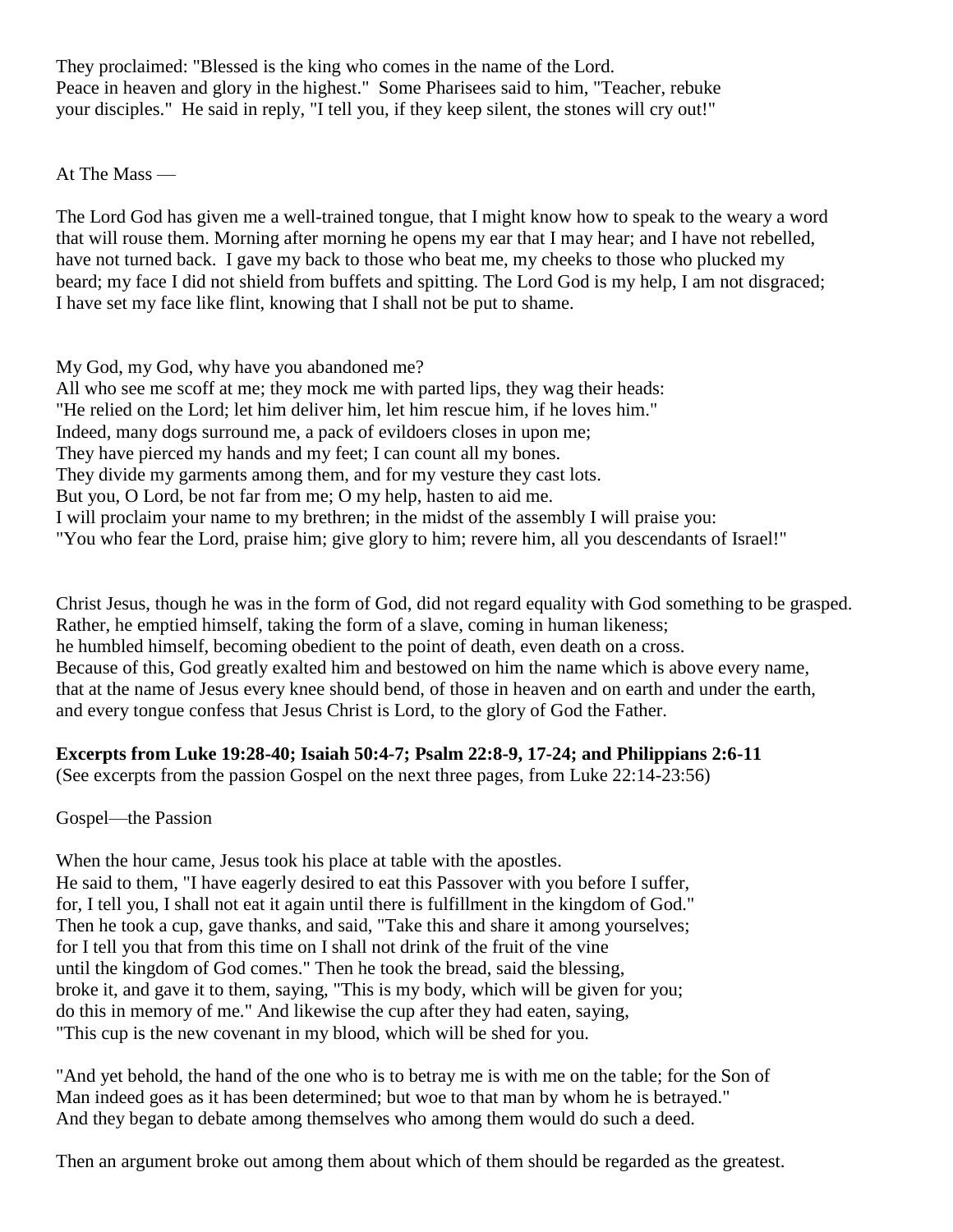He said to them, "The kings of the Gentiles lord it over them and those in authority over them are addressed as 'Benefactors'; but among you it shall not be so. Rather, let the greatest among you be as the youngest, and the leader as the servant. For who is greater: the one seated at table or the one who serves? Is it not the one seated at table? I am among you as the one who serves. It is you who have stood by me in my trials; and I confer a kingdom on you, just as my Father has conferred one on me, that you may eat and drink at my table in my kingdom; and you will sit on thrones judging the twelve tribes of Israel.

"Simon, Simon, behold Satan has demanded to sift all of you like wheat, but I have prayed that your own faith may not fail; and once you have turned back, you must strengthen your brothers." He said to him, "Lord, I am prepared to go to prison and to die with you." But he replied, "I tell you, Peter, before the cock crows this day, you will deny three times that you know me."

He said to them, "When I sent you forth without a money bag or a sack or sandals, were you in need of anything?" "No, nothing, " they replied. He said to them, "But now one who has a money bag should take it, and likewise a sack, and one who does not have a sword should sell his cloak and buy one. For I tell you that this Scripture must be fulfilled in me, namely, He was counted among the wicked; and indeed what is written about me is coming to fulfillment." Then they said, "Lord, look, there are two swords here." But he replied, "It is enough!"

Then going out, he went, as was his custom, to the Mount of Olives, and the disciples followed him. When he arrived at the place he said to them, "Pray that you may not undergo the test." After withdrawing about a stone's throw from them and kneeling, he prayed, saying, "Father, if you are willing, take this cup away from me; still, not my will but yours be done." And to strengthen him an angel from heaven appeared to him. He was in such agony and he prayed so fervently that his sweat became like drops of blood falling on the ground. When he rose from prayer and returned to his disciples, he found them sleeping from grief. He said to them, "Why are you sleeping? Get up and pray that you may not undergo the test." While he was still speaking, a crowd approached and in front was one of the Twelve, Judas. He went up to Jesus to kiss him. Jesus said, "Judas, are you betraying the Son of Man with a kiss?" His disciples realized what was about to happen, and they asked, "Lord, shall we strike with a sword?" And one of them struck the high priest's servant and cut off his right ear. But Jesus said in reply, "Stop, no more of this!" Then he touched the servant's ear and healed him. And Jesus said to the chief priests and temple guards and elders who had come for him, "Have you come out as against a robber, with swords and clubs? Day after day I was with you in the temple area, and you did not seize me; but this is your hour, the time for the power of darkness." After arresting him they led him away and took him to the house of the high priest; Peter was following at a distance. They lit a fire in the courtyard and sat around it, and Peter sat down with them. When a maid saw him seated in the light, she looked intently at him and said, "This man too was with him." But he denied it saying, "Woman, I do not know him." A short while later someone else saw him and said, "You too are one of them"; but Peter answered, "My friend, I am not." About an hour later, still another insisted, "Assuredly, this man too was with him, for he also is a Galilean." But Peter said, "My friend, I do not know what you are talking about." Just as he was saying this, the cock crowed, and the Lord turned and looked at Peter; and Peter remembered the word of the Lord, how he had said to him, "Before the cock crows today, you will deny me three times." He went out and began to weep bitterly.

The men who held Jesus were ridiculing and beating him. They blindfolded him and asked him, saying, "Prophesy! Who is it that struck you?" And they reviled him in saying many other things against him.

When day came the council of elders of the people met, both chief priests and scribes, and they brought him before their Sanhedrin. They said, "If you are the Christ, tell us, "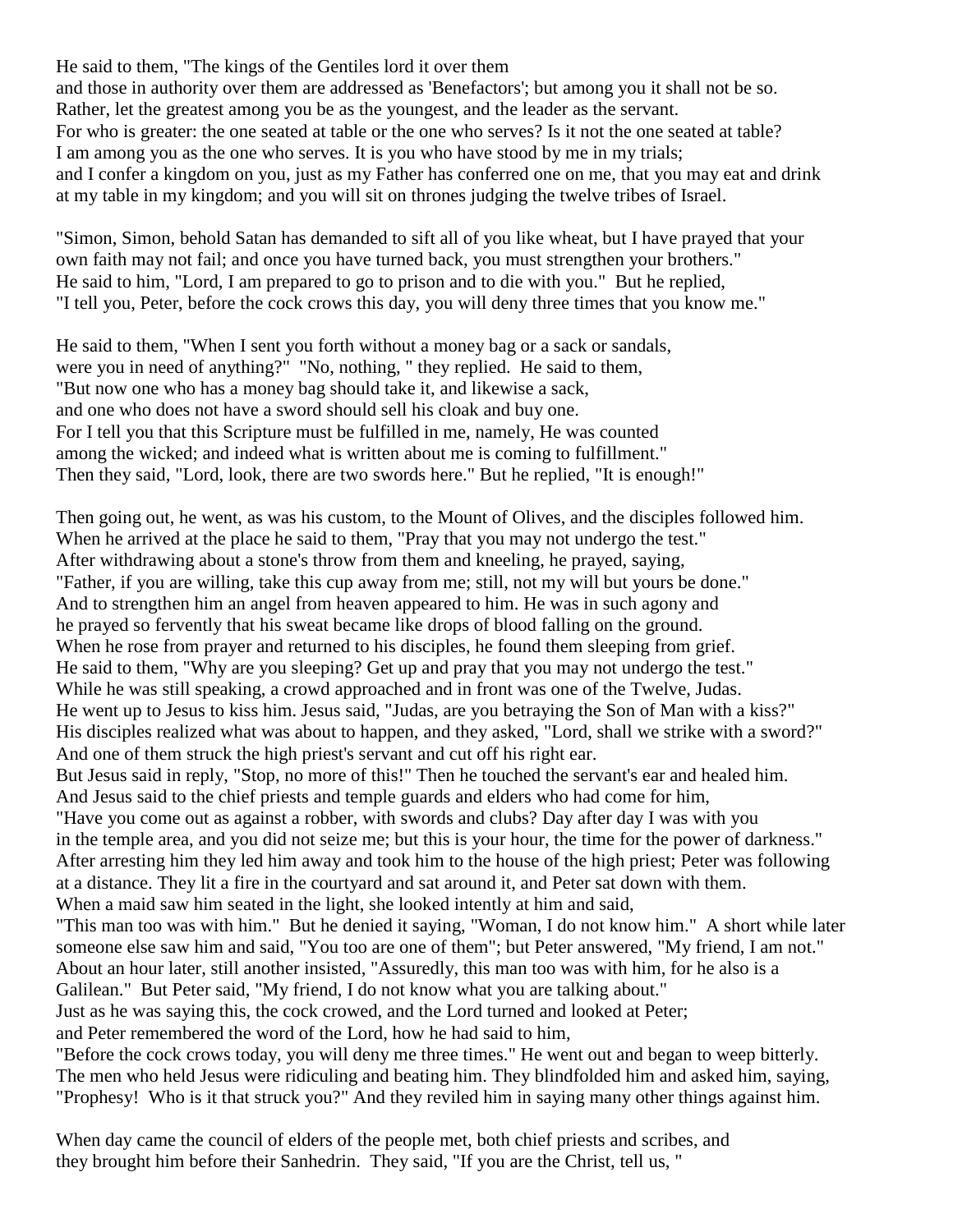but he replied to them, "If I tell you, you will not believe, and if I question, you will not respond. But from this time on the Son of Man will be seated at the right hand of the power of God." They all asked, "Are you then the Son of God?" He replied to them, "You say that I am." They said, "What further need have we for testimony? We have heard it from his own mouth." Then the whole assembly of them arose and brought him before Pilate. They brought charges against him, saying, "We found this man misleading our people; he opposes the payment of taxes to Caesar and maintains that he is the Christ, a king." Pilate asked him, "Are you the king of the Jews?" He said to him in reply, "You say so." Pilate then addressed the chief priests and the crowds, "I find this man not guilty." But they were adamant and said, "He is inciting the people with his teaching throughout all Judea, from Galilee where he began even to here." On hearing this Pilate asked if the man was a Galilean; and upon learning that he was under Herod's jurisdiction, he sent him to Herod who was in Jerusalem at that time. Herod was very glad to see Jesus; he had been wanting to see him for a long time, for he had heard about him and had been hoping to see him perform some sign. He questioned him at length, but he gave him no answer. The chief priests and scribes, meanwhile, stood by accusing him harshly. Herod and his soldiers treated him contemptuously and mocked him, and after clothing him in resplendent garb, he sent him back to Pilate. Herod and Pilate became friends that very day, even though they had been enemies formerly. Pilate then summoned the chief priests, the rulers, and the people and said to them, "You brought this man to me and accused him of inciting the people to revolt. I have conducted my investigation in your presence and have not found this man guilty of the charges you have brought against him, nor did Herod, for he sent him back to us. So no capital crime has been committed by him. I shall have him flogged and then release him."

But all together they shouted out, "Away with this man! Release Barabbas to us." —Now Barabbas had been imprisoned for a rebellion that had taken place in the city and for murder.— Again Pilate addressed them, still wishing to release Jesus, but they continued their shouting, "Crucify him! Crucify him!" Pilate addressed them a third time, "What evil has this man done? I found him guilty of no capital crime. Therefore I shall have him flogged and then release him." With loud shouts, however, they persisted in calling for his crucifixion, and their voices prevailed. The verdict of Pilate was that their demand should be granted. So he released Barabbas, for whom they asked, and he handed Jesus over to them to deal with as they wished.

As they led him away they took hold of a certain Simon, a Cyrenian, who was coming in from the country; and after laying the cross on him, they made him carry it behind Jesus. A large crowd of people followed Jesus, including many women who mourned and lamented him. Jesus turned to them and said, "Daughters of Jerusalem, do not weep for me; weep instead for yourselves and for your children for indeed, the days are coming when people will say, 'Blessed are the barren, the wombs that never bore and the breasts that never nursed.' At that time people will say to the mountains, 'Fall upon us!' and to the hills, 'Cover us!' for if these things are done when the wood is green what will happen when it is dry?" Now two others, both criminals, were led away with him to be executed. When they came to the place called the Skull, they crucified him and the criminals there, one on his right, the other on his left. Then Jesus said, "Father, forgive them, they know not what they do." They divided his garments by casting lots. The people stood by and watched; the rulers, meanwhile, sneered and said, "He saved others, let him save himself if he is the chosen one, the Christ of God." Even the soldiers jeered at him. They approached to offer him wine, calling out, "If you are King of the Jews, save yourself." Above him there was an inscription that read, "This is the King of the Jews." Now one of the criminals hanging there reviled Jesus, saying, "Are you not the Christ? Save yourself and us." The other, however, rebuking him, said in reply, "Have you no fear of God, for you are subject to the same condemnation?